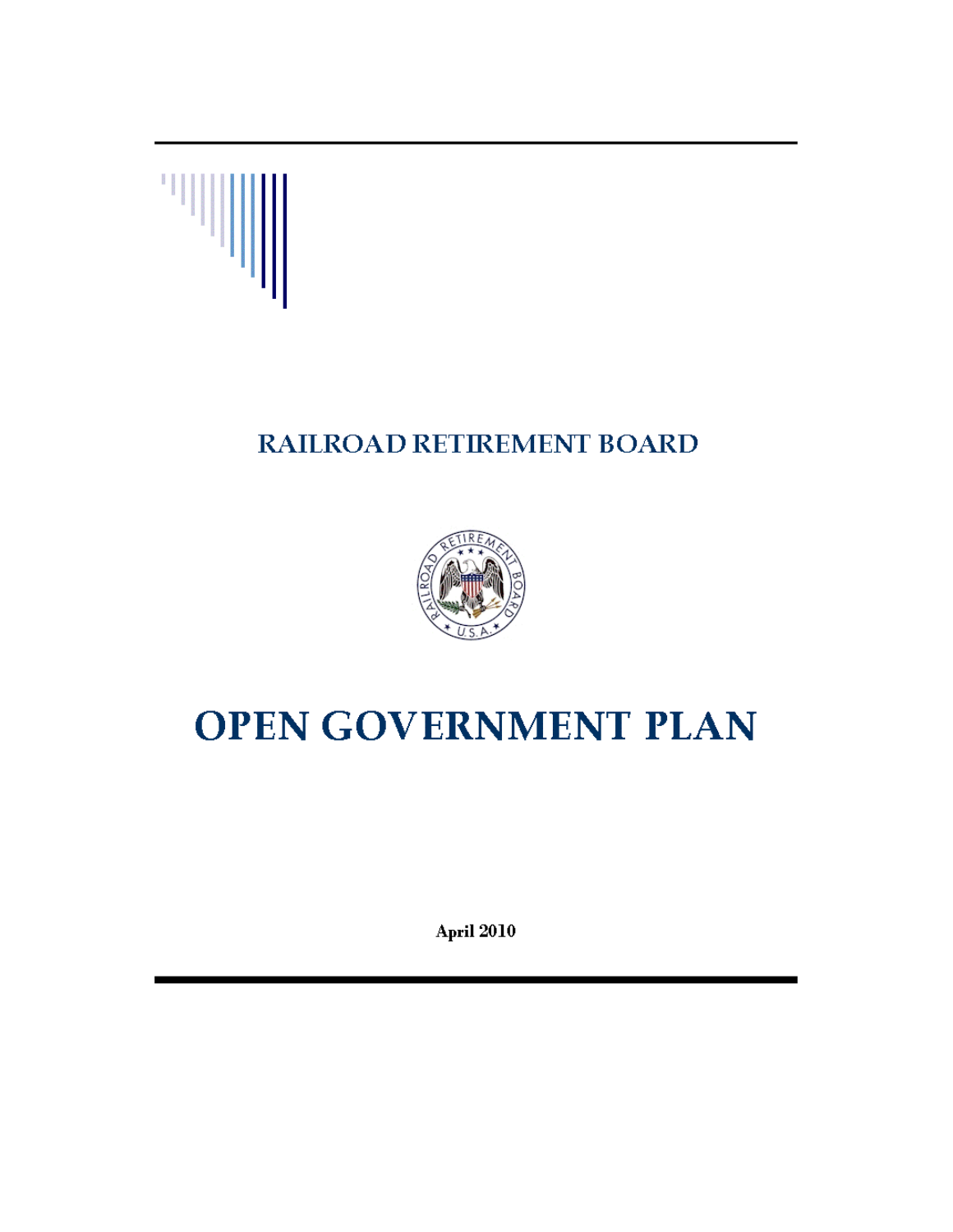#### RAILROAD RETIREMENT BOARD Open Government Plan

#### I. Introduction

The Railroad Retirement Board (RRB) Open Government Plan is a public roadmap detailing current practices that incorporate the principles of the President's January 21, 2009, Memorandum on Transparency and Open Government into the agency's core mission objectives, and the strategy to advance such practices in the future. The Open Government Directive<sup>1</sup> emphasizes the principles of transparency, participation, and collaboration; together forming the cornerstone of an open government.

- Transparency promotes accountability by providing the public with information about what the Government is doing.
- Participation allows members of the public to contribute ideas and expertise so that their government can make policies with the benefit of information that is widely dispersed in society.
- Collaboration improves the effectiveness of Government by encouraging partnerships and cooperation within the Federal Government, across levels of government, and between the Government and private institutions.

The RRB participates in a wide-range of government-wide transparency initiatives. During FY 2009, a series of documents outlining the RRB's implementation of the American Recovery and Reinvestment Act (ARRA) was developed and published to the www.recovery.gov website. ARRA-related documents as well as background on RRB benefit programs were published to the Catalog of Federal Domestic Assistance www.cfda.gov website and to the RRB's website at www.rrb.gov. Five data sets containing railroad employment data were published to www.data.gov. The RRB also provides input to the General Services Administration (GSA) through the Federal Procurement Data System www.FPDS.gov.

#### II. Activities and Milestones

The Open Government Directive requires Federal agencies to take the following steps toward the goal of creating a more open government:

 1 http://www.whitehouse.gov/omb/assets/memoranda\_2010/m10-06.pdf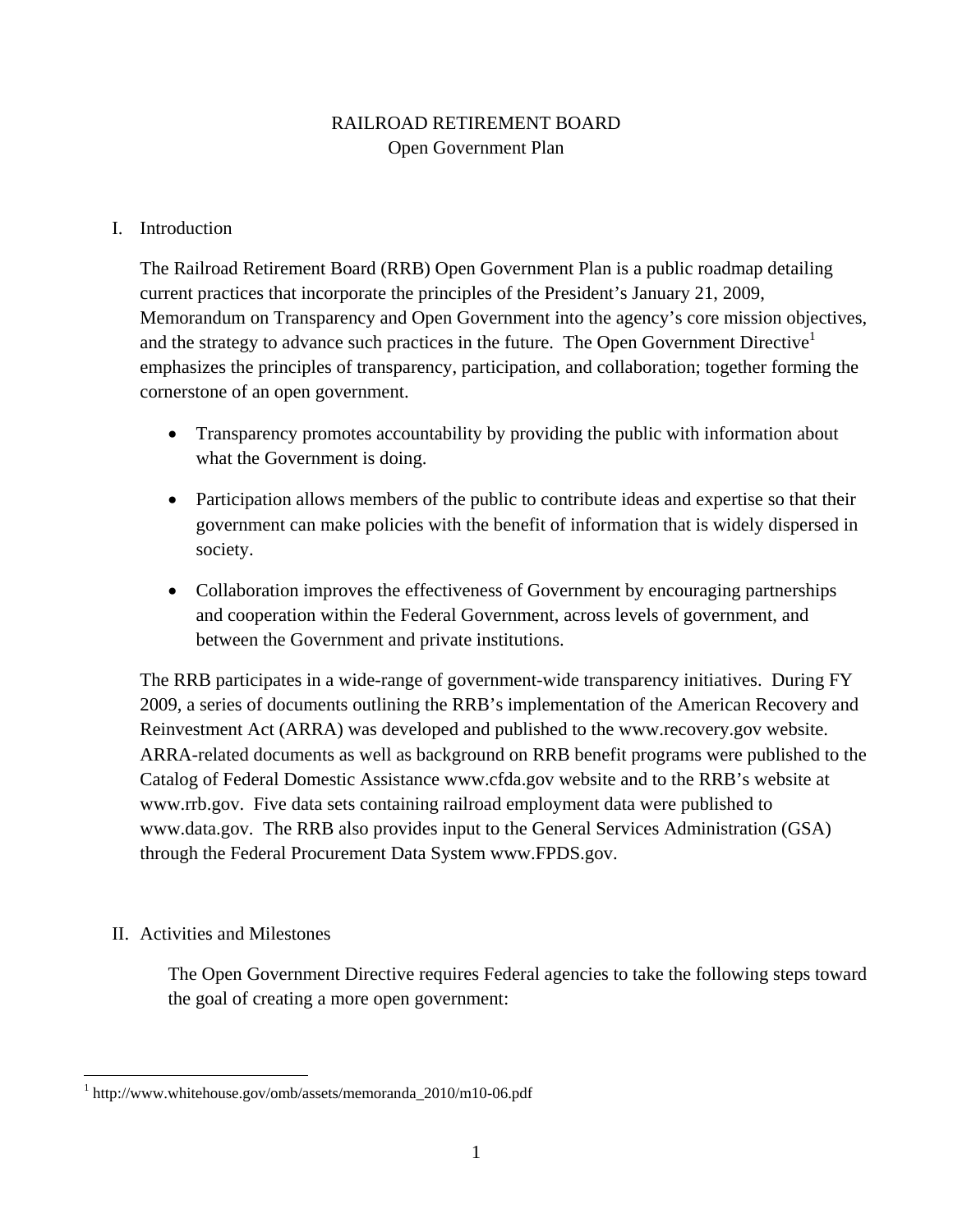- Publish Government Information Online
- Improve the Quality of Government Information
- Create and Institutionalize a Culture of Open Government
- Create an Enabling Policy Framework for Open Government

#### **Publish Government Information Online**

open formats. $2$ The RRB has a long history publishing substantial amounts of information on its website (www.rrb.gov) for all interested parties. Past practices provided such information in a Portable Document Format (PDF). Consistent with the Open Government Directive, the RRB will continue to publish such information with consideration to expanding access to information in

#### *Online Publishing*

The RRB will respect the presumption of openness by publishing information online (in addition to any other planned or mandated publication methods) and by preserving and maintaining electronic information, consistent with the Federal Records Act and other applicable law and policy.

#### *Open Format*

The RRB will continue to publicize underlying data in cases where the agency provides public information maintained in electronic format. To the extent practicable and subject to valid restrictions, the RRB will publish high-value information online in an open format that can be retrieved, downloaded, indexed, and searched by commonly used web search applications that meet the needs of railroad employees, railroad employers and the public in general.

#### *Modern Technology*

To the extent practical and subject to valid restrictions, the RRB will continue to use its website to disseminate useful information, rather than waiting for specific requests under FOIA.

<sup>2</sup> The Federal Government has defined information in OMB Circular A-130, "*Management of Federal Information Resources*," as any communication or representation of knowledge such as facts, data, or opinions presented in any medium or format.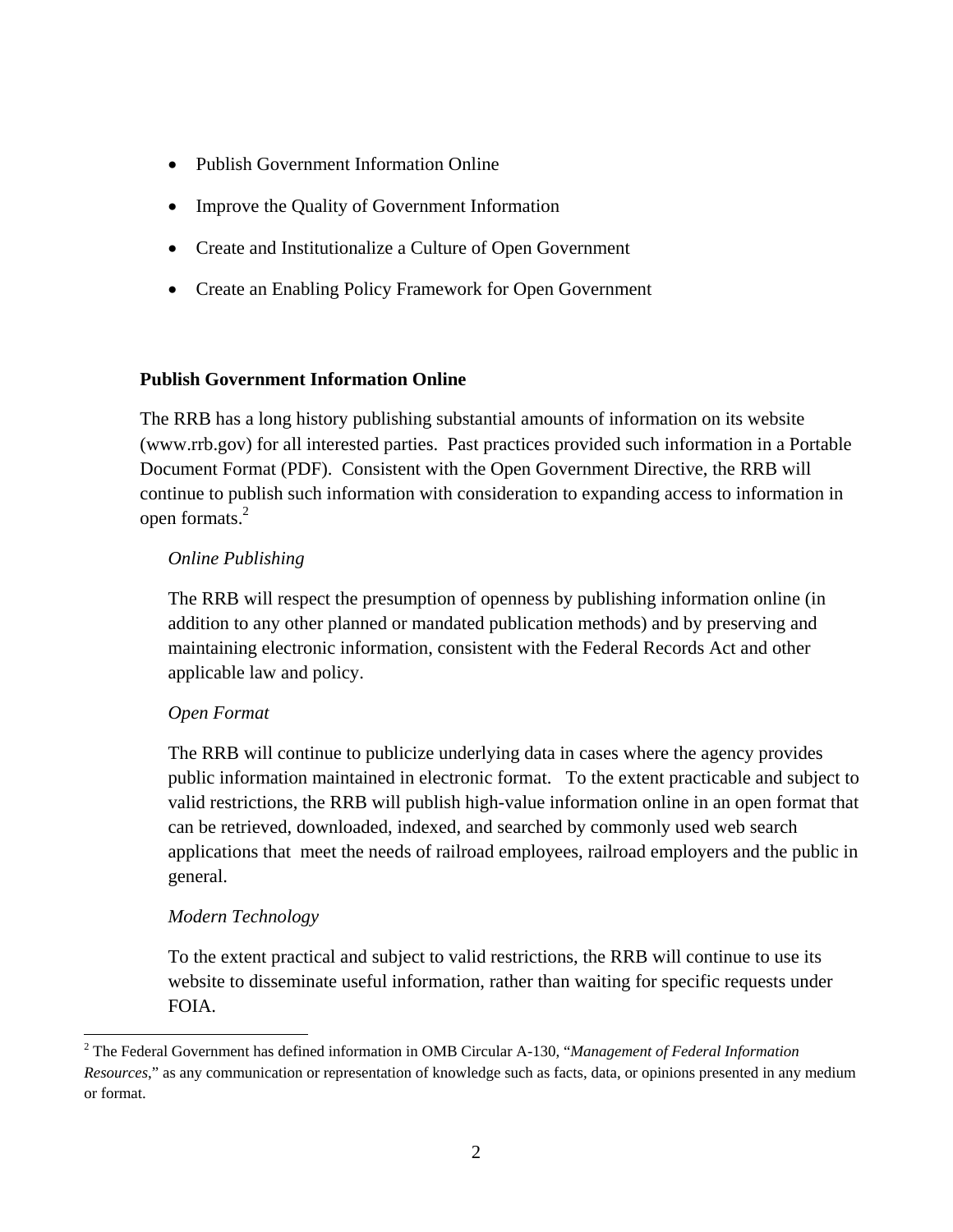#### *High-Value Data Sets*

The RRB identified and published online in an open format five high-value data sets and registered those data sets via Data.gov. Going forward, the RRB will consider existing published data for conversion to open format for publication to Data.gov.

#### *High Value Information and Data Set Inventory*

The RRB High-Value Information and Data Set Inventory details the underlying data sets that are in an open format and accessible directly via Data.gov.

| <b>Information/Data Set Name</b> | Description                         | <b>URL</b>                       |
|----------------------------------|-------------------------------------|----------------------------------|
|                                  |                                     |                                  |
| Active Employees and             | A breakdown of Active               | http://www.data.gov/details/1331 |
| Railroad Retirement Act          | <b>Employees and Railroad</b>       |                                  |
| Beneficiaries by State, 2008     | <b>Retirement Act Beneficiaries</b> |                                  |
|                                  | by State.                           |                                  |
|                                  |                                     |                                  |
| Longevity of Railroad            | Calculations of life                | http://www.data.gov/details/1332 |
| <b>Retirement Beneficiaries</b>  | expectancies of Railroad            |                                  |
|                                  | Retirement beneficiaries.           |                                  |
|                                  |                                     |                                  |
| <b>Railroad Retirement Act</b>   | A breakdown of Railroad             | http://www.data.gov/details/1330 |
| <b>Annuitants and Active</b>     | <b>Retirement Act Annuitants</b>    |                                  |
| Railroad Employees by            | and Active Railroad                 |                                  |
| <b>Congressional District</b>    | <b>Employees by Congressional</b>   |                                  |
|                                  | District.                           |                                  |
|                                  |                                     |                                  |
| <b>Total Number of Railroad</b>  | A breakdown of Railroad             | http://www.data.gov/details/455  |
| Employees by State and Last      | employees by State and Last         |                                  |
| Railroad Employer, 2007          | Railroad Employer.                  |                                  |
|                                  |                                     |                                  |
| <b>Total Railroad Employment</b> | A breakdown of Railroad             | http://www.data.gov/details/456  |
| by State and County, 2007        | employees by State and              |                                  |
|                                  | County.                             |                                  |
|                                  |                                     |                                  |
|                                  |                                     |                                  |

### High-Value Information and Data Set Inventory

#### *Open Government Webpage*

The RRB's Open Government Webpage (www.rrb.gov/open) serves as the gateway for agency activities related to the Open Government Directive. The site allows the public to provide input about the agency's Open Government Plan, give feedback regarding the quality of published information, and provide input about what information should be prioritized for publication to RRB staff via E-mail.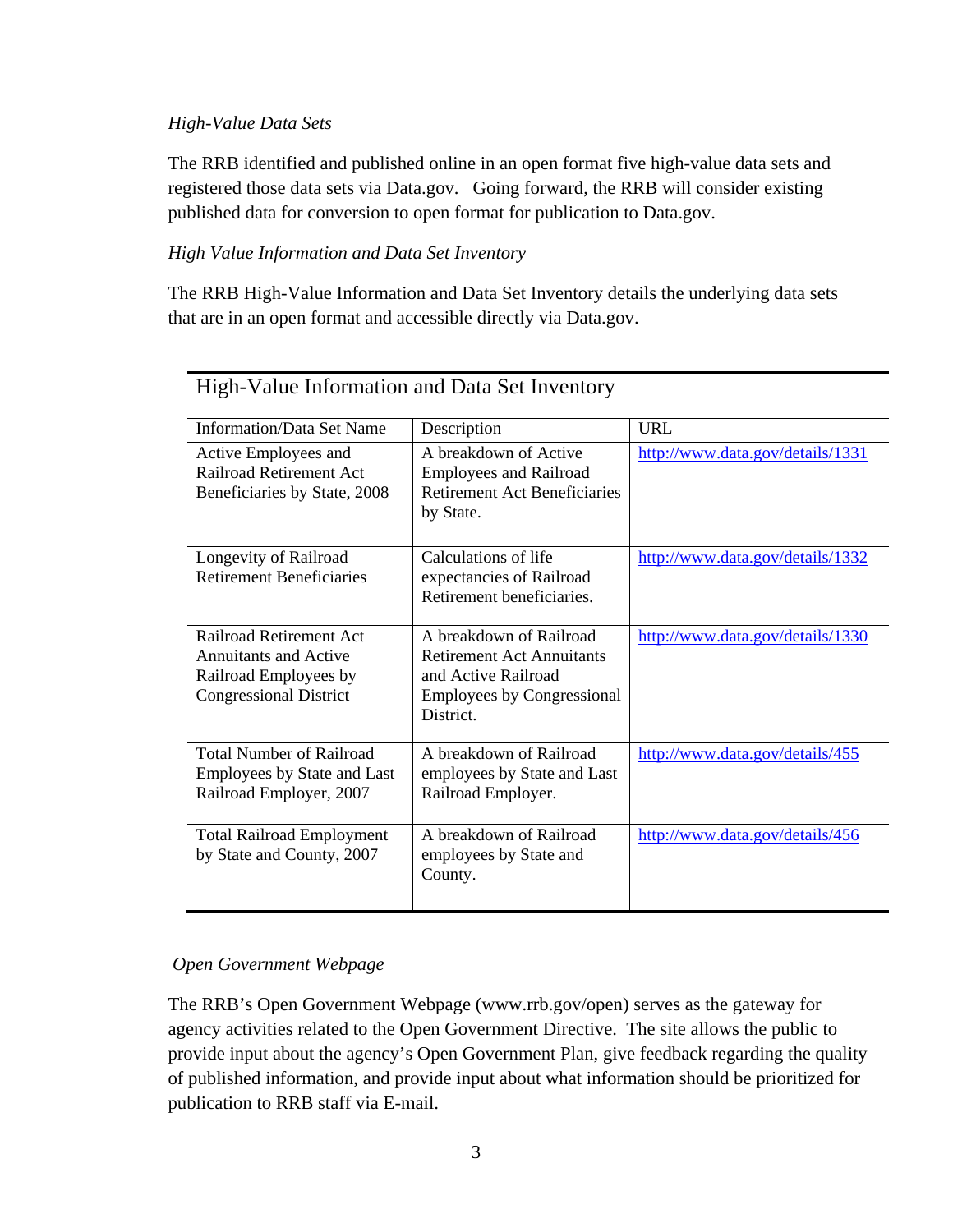#### *Response to Public Input*

The RRB will respond to public input received on its Open Government Webpage within ten business days.

#### *Freedom of Information Act Report Publishing*

The RRB publishes its annual Freedom of Information Act Report in an open format on its Open Government Webpage (www.rrb.gov/open). The RRB does not have a backlog of requests to publish information in accordance with FOIA.

#### *Open Government Initiative Guidance*

The RRB will continue to observe guidance on implementing specific Presidential open government initiatives, such as Data.gov, Recovery.gov, and USAspending.gov.

#### **Improve the Quality of Government Information**

To improve the quality of government information available to the public, the RRB will ensure that the information conforms to OMB guidance on information quality and that adequate systems and processes are in place within the RRB to promote such conformity.

#### *Designation of a Data Official*

The RRB designated the Director of Administration to be accountable for the quality and objectivity of, and internal controls over, the Federal spending information publicly disseminated through such public venues as USAspending.gov or other similar websites.

#### *Initiate Plan for Quarterly Data Information Quality Improvement*

The RRB awaits guidance on the longer-term comprehensive strategy of the Deputy Director for Management at OMB for Federal spending transparency, including the Federal Funding Accountability Transparency Act and the American Reinvestment and Recovery Act. The RRB designates the Director of Administration to respond to the OMB guidance for transparency in Federal spending.

#### **Create and Institutionalize a Culture of Open Government**

To create a sustained level of openness and accountability, the RRB will strive to incorporate the values of transparency, participation, and collaboration into the ongoing work of the agency.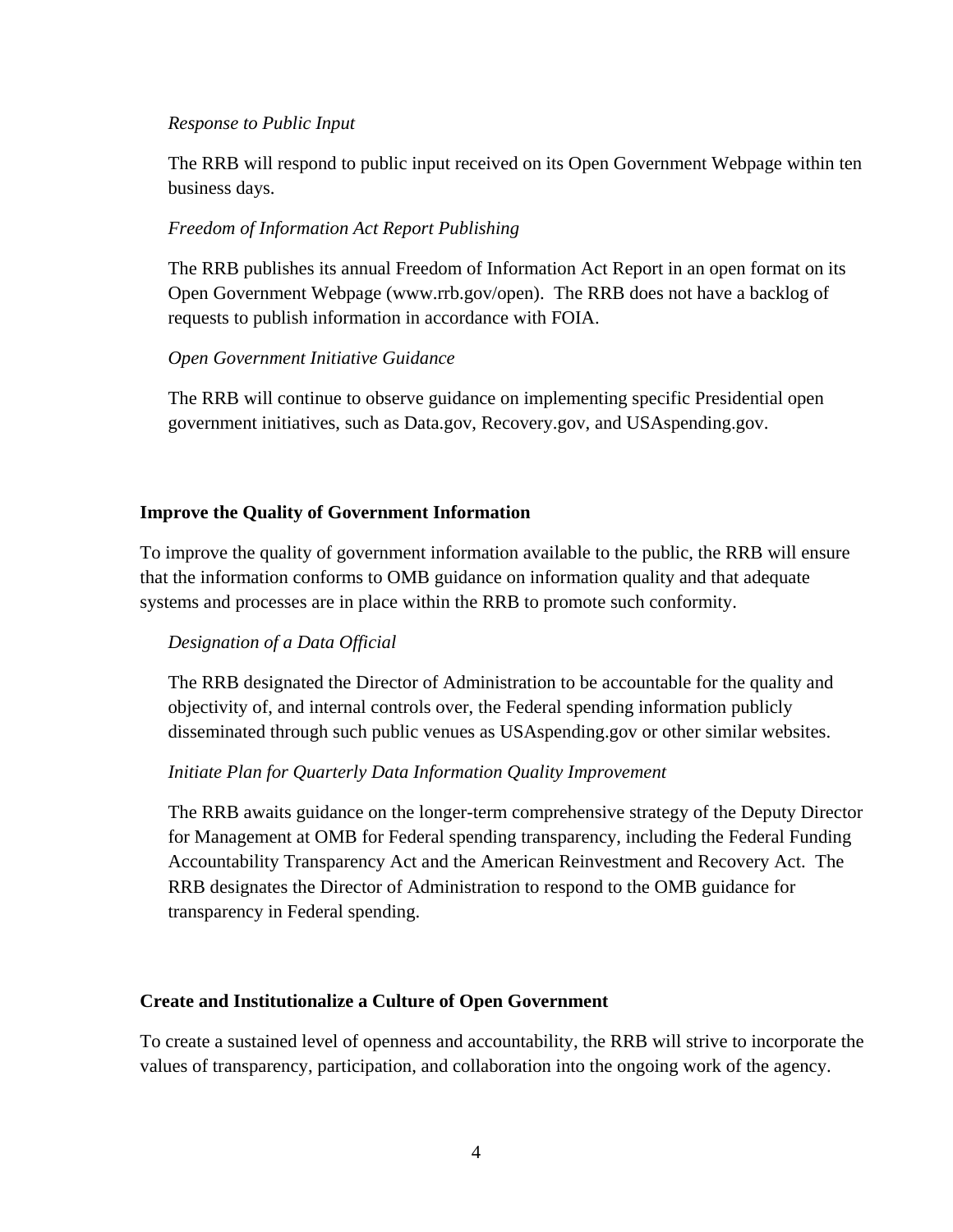#### *Open Government Plan*

The RRB's Open Government plan describes how the RRB embraces transparency and integrates public participation and collaboration into its activities and can be found at our Open Government Webpage (www.rrb.gov/open). The plan will be updated every two years.

#### *Incentive-Based Strategies*

The RRB has designated the Director of Administration to review the findings of the Deputy Director for Management at OMB about the use of challenges, prizes, and other incentivebacked strategies to find innovative or cost-effective solutions to improve open government.

#### **Create an Enabling Policy Framework for Open Government**

Emerging technologies open new forms of communication between a government and the people. It is important that policies evolve to realize the potential of technology for open government.

#### *Clarifying Guidance and Proposed Revisions*

The RRB will observe guidance applicable to small agencies, from the Administrator of the Office of Information and Regulatory Affairs (OIRA), in consultation with the Federal Chief Information Officer and the Federal Chief Technology Officer, to promote greater openness in government.

#### III. Transparency

The RRB's long history of transparency is evident by the extensive amount of information frequently published on its website (www.rrb.gov). To uphold and advance this strong commitment to transparency in the future, the RRB will continue to publish information in support of its mission to administer retirement/survivor and unemployment/sickness insurance benefit programs for railway workers and their families under the Railroad Retirement Act and the Railroad Unemployment Insurance Act.

#### **Agency Plans, Management and Reports**

The RRB Strategic Plan details the RRB's long and distinguished history of excellent customer service and the continuation of that tradition by calling for the attainment and maintenance of high levels of accuracy and timeliness in paying retirement, survivor, unemployment and sickness insurance benefits. The Agency Management and Reports webpage provides information on the RRB's structure, responsibilities to the public, and communication methods.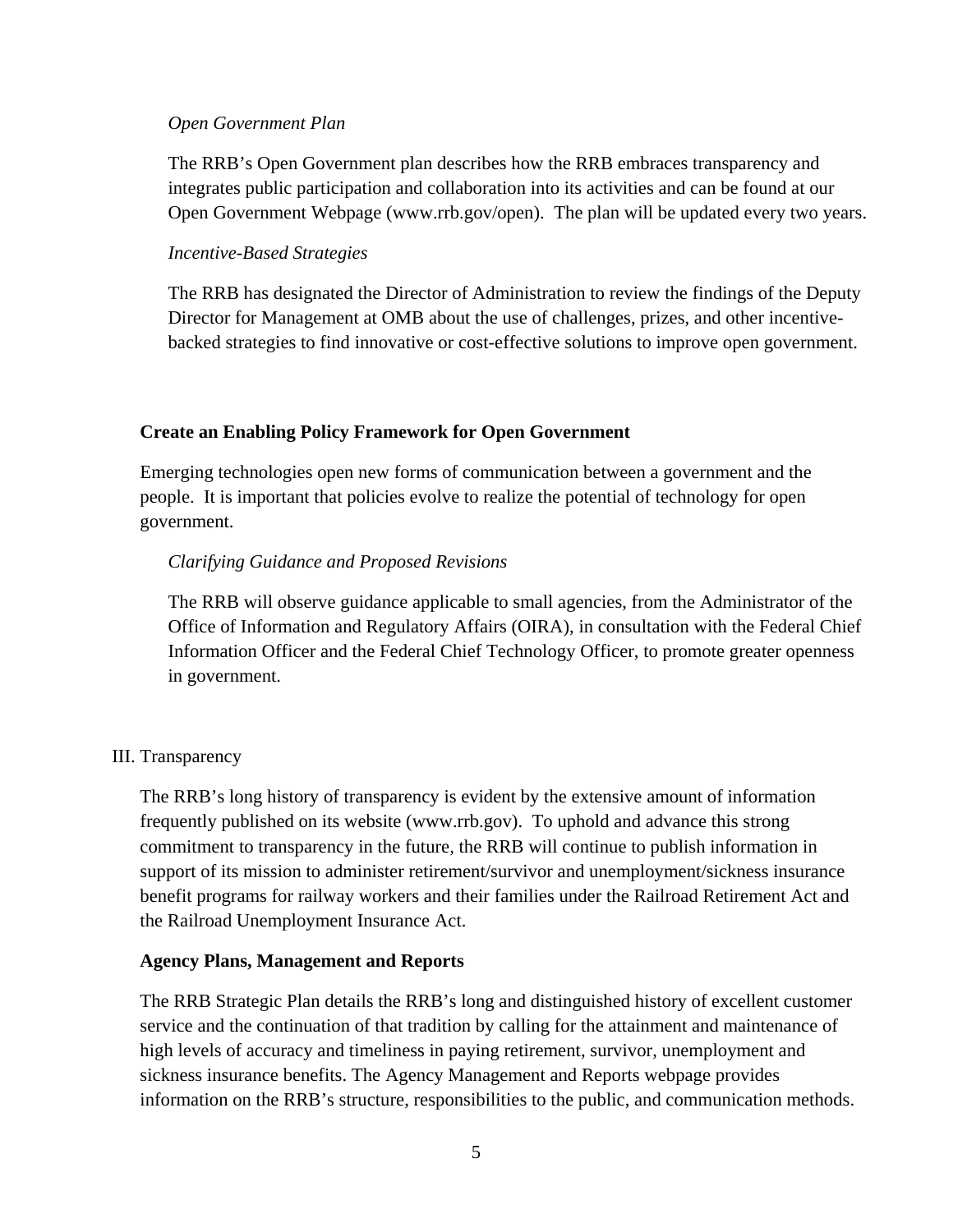The RRB Annual Report provides information on agency operations that are distributed to officials of railway management and labor, members of Congress, officials of the Federal Government, and requesting libraries

http://www.rrb.gov/mep/agency\_mgt.asp http://www.rrb.gov/general/plan\_rpt\_inv.asp#fair http://www.rrb.gov/opa/AnnualRprt/Ann\_Rpt\_toc.asp

#### **Agency Procedure Manuals**

The Agency Procedure Manuals webpage is an index of the chapters in the various manuals used by the RRB in the processing of claims under either the Railroad Retirement or Railroad Unemployment Insurance Acts.

http://www.rrb.gov/general/admin\_manuals\_index.asp

#### **Board Coverage Decisions**

Board Coverage Decisions are the determinations of the three-member Board as to the status of various companies or persons with respect to coverage as employers or employees under the Railroad Retirement and Railroad Unemployment Insurance Acts.

http://www.rrb.gov/blaw/bcd/cov\_introduction.asp

#### **Congressional Requests**

The Congressional Inquiry Section of the RRB's Office of Administration is responsible for responding to all inquiries from congressional offices concerning constituents, benefit claims or applications filed with the agency.

Questions about proposed railroad retirement legislation, the status of pending legislation, or congressional schedules, hearings or committee jurisdiction should be directed to the Office of Legislative Affairs (ola@rrb.gov).

#### http://www.rrb.gov/opa/rrbcongress\_contacts.asp

#### **Federal Register**

The Federal Register is the official daily publication for rules, proposed rules, and notices of Federal agencies and organizations, as well as executive orders and other presidential documents. Descriptions of agency organization, procedures for the public to obtain information, statements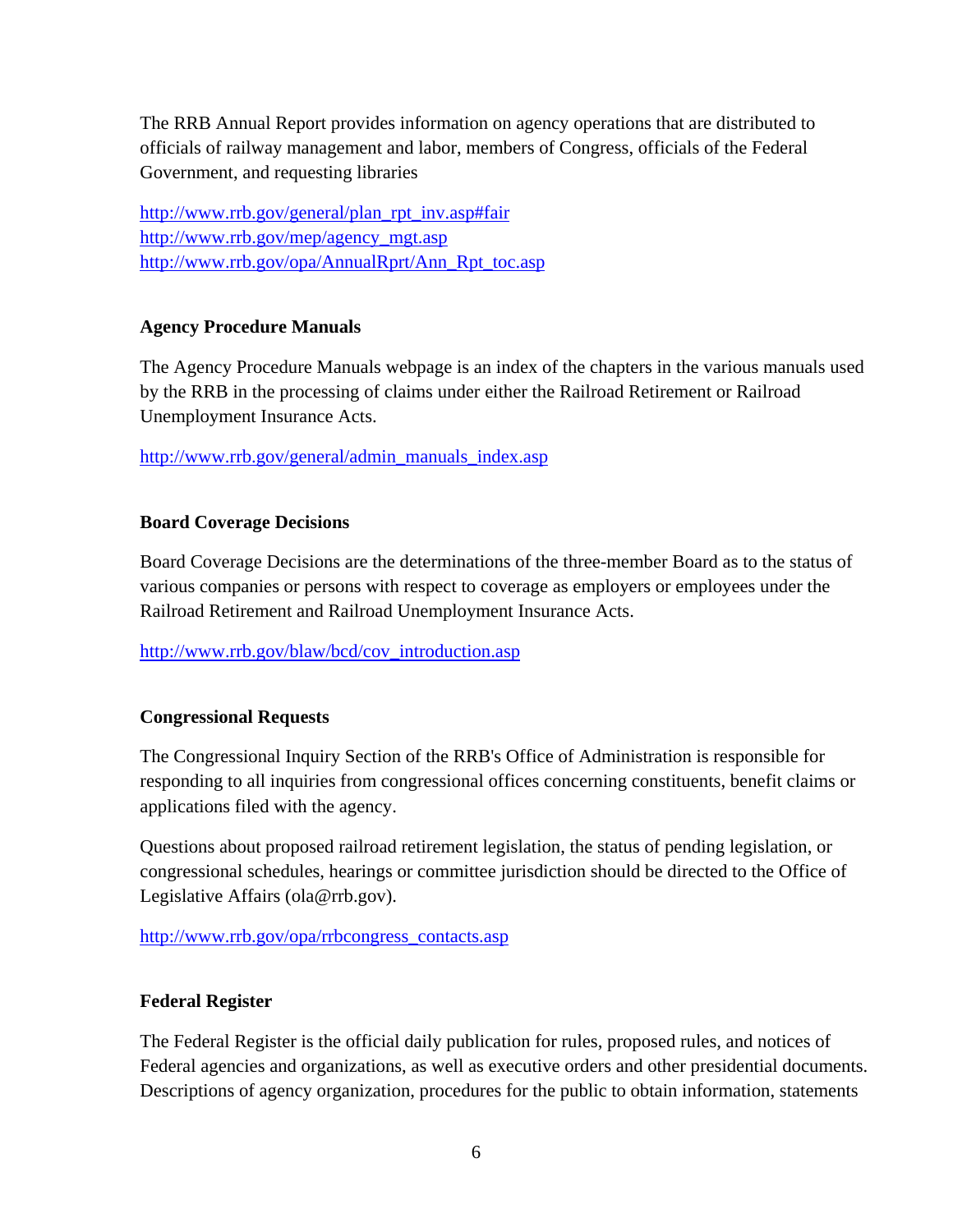of agency function, rules of procedure, descriptions of agency forms, substantive rules of general applicability and statements of general policy, and any changes in material required to be published are available through the Office of the Federal Register, National Archives and Records Administration (NARA).

http://www.gpoaccess.gov/fr/index.html j. http://www.rrb.gov/irm/fedreg\_regs.asp http://www.gpoaccess.gov/fr/index.html http://www.rrb.gov/irm/fedreg\_notices.asp http://www.rrb.gov/irm/fedreg\_regs.asp

#### **Financial, Actuarial and Statistical Data**

The RRB Financial, Actuarial and Statistical Data webpage consists of the following sections:

- Annual Railroad Retirement Act and Railroad Unemployment Insurance Act Data
- Budget and Financial Reports: Current and Projected
- Earnings Limits, Tax Rates and COLA's
- Monthly and Quarterly Railroad Retirement Act and Railroad Unemployment Insurance Act Data
- Performance and Accountability Reports

http://www.rrb.gov/mep/fin\_act\_stat.asp

#### **Forms and Publications**

The Railroad Retirement Handbook provides a comprehensive single source of authoritative information on the development and character of the railroad retirement and railroad unemployment insurance systems. The Benefit Forms and Publications webpage provides information on Unemployment & Sickness Benefits, Retirement & Survivor Benefits, Medicare, Income Tax, Protests and Appeals, and Work/Earnings. The Employer Forms and Publications webpage provides content from the Exhibits Section of the Labor Reporting, Employer Reporting and Sickness Reporting Instructions, and publications in the format of Employer Exchange Newsletters and Office of the Labor Member Questions and Answers.

 http://www.rrb.gov/general/handbook/toc.asp http://www.rrb.gov/mep/ben\_forms.asp http://www.rrb.gov/mmo/rail\_forms.asp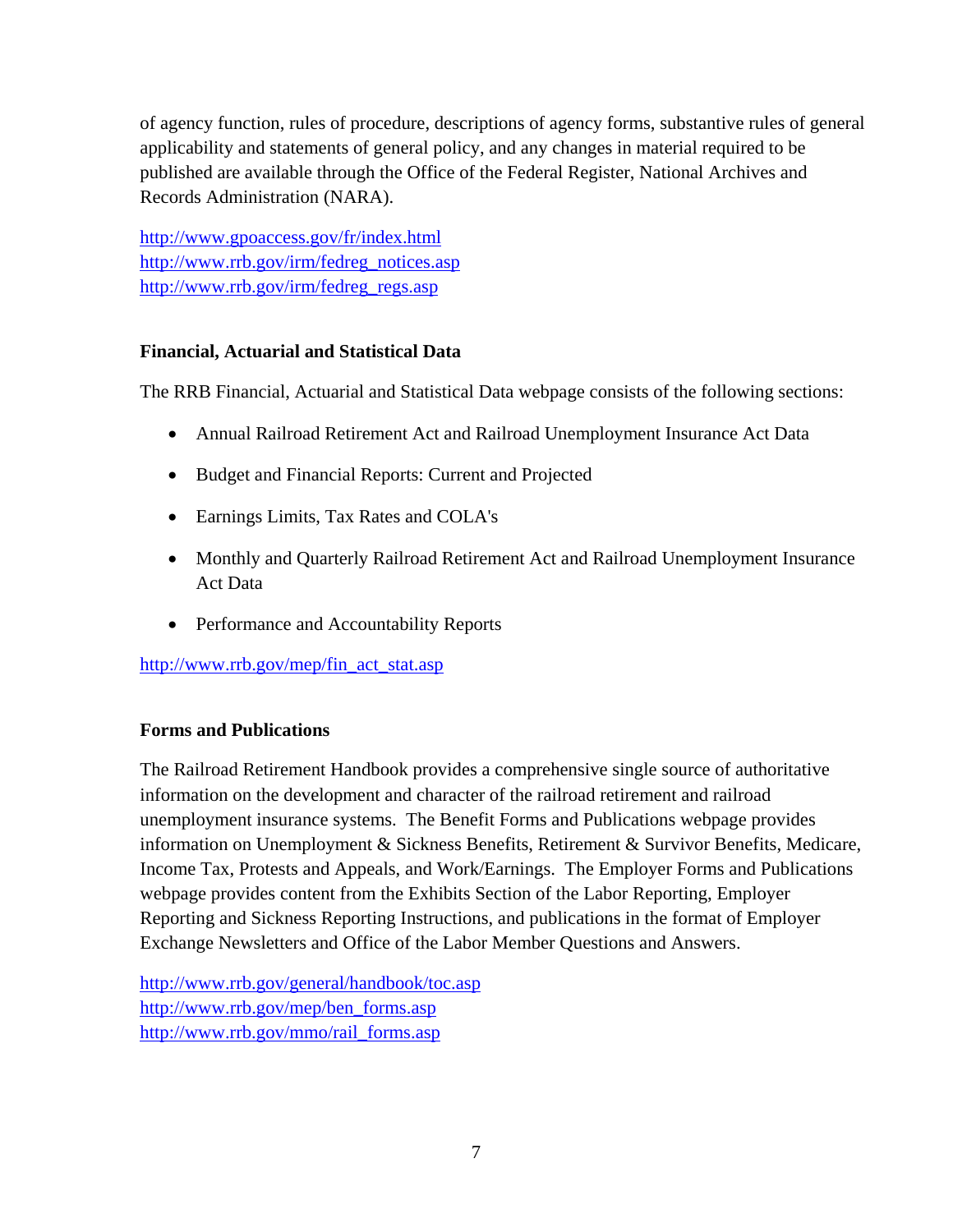#### **Freedom of Information Act (FOIA)**

The RRB is required under the Freedom of Information Act (FOIA) to disclose records requested in writing by any person. However, we may withhold information under certain exemptions and exclusions provided by the statute. In addition, the Railroad Retirement Act, the Railroad Unemployment Insurance Act, and the Privacy Act restrict disclosure of information about individuals.

http://www.rrb.gov/blaw/foia/foia.asp

#### **Information Dissemination**

In accordance with Section 3506(d) of the Paperwork Reduction Act and Section 515 of Public Law 106-554 the RRB has developed a procedure to allow one to seek and obtain correction of certain information RRB maintains and disseminates. Procedures to seek correction of information under section 515 do not replace other established procedures for challenges to disseminated information. Challenges to information disseminated in the course of rulemaking should be made through the channels established for that purpose.

http://www.rrb.gov/bis/section515/introduction.asp http://www.rrb.gov/bis/section515/correct.asp http://www.rrb.gov/bis/section515/guidelines.asp

#### **IMPAC Credit Card Holders List**

The RRB receives frequent requests under the Freedom of Information Act for a list of the IMPAC credit card holders at the agency. In accord with section 4 of the Electronic Freedom of Information Act Amendments of 1996 (P.L. 104-231), the RRB posts the list of credit card holders.

http://www.rrb.gov/general/impac.asp

#### **News Releases**

The RRB News webpage provides access to periodic news releases distributed to editors of railway publications and major newspapers, officials of railway management and labor, and requesting agencies and organizations in and outside of the Federal Government.

http://www.rrb.gov/mep/news\_releases.asp <br>8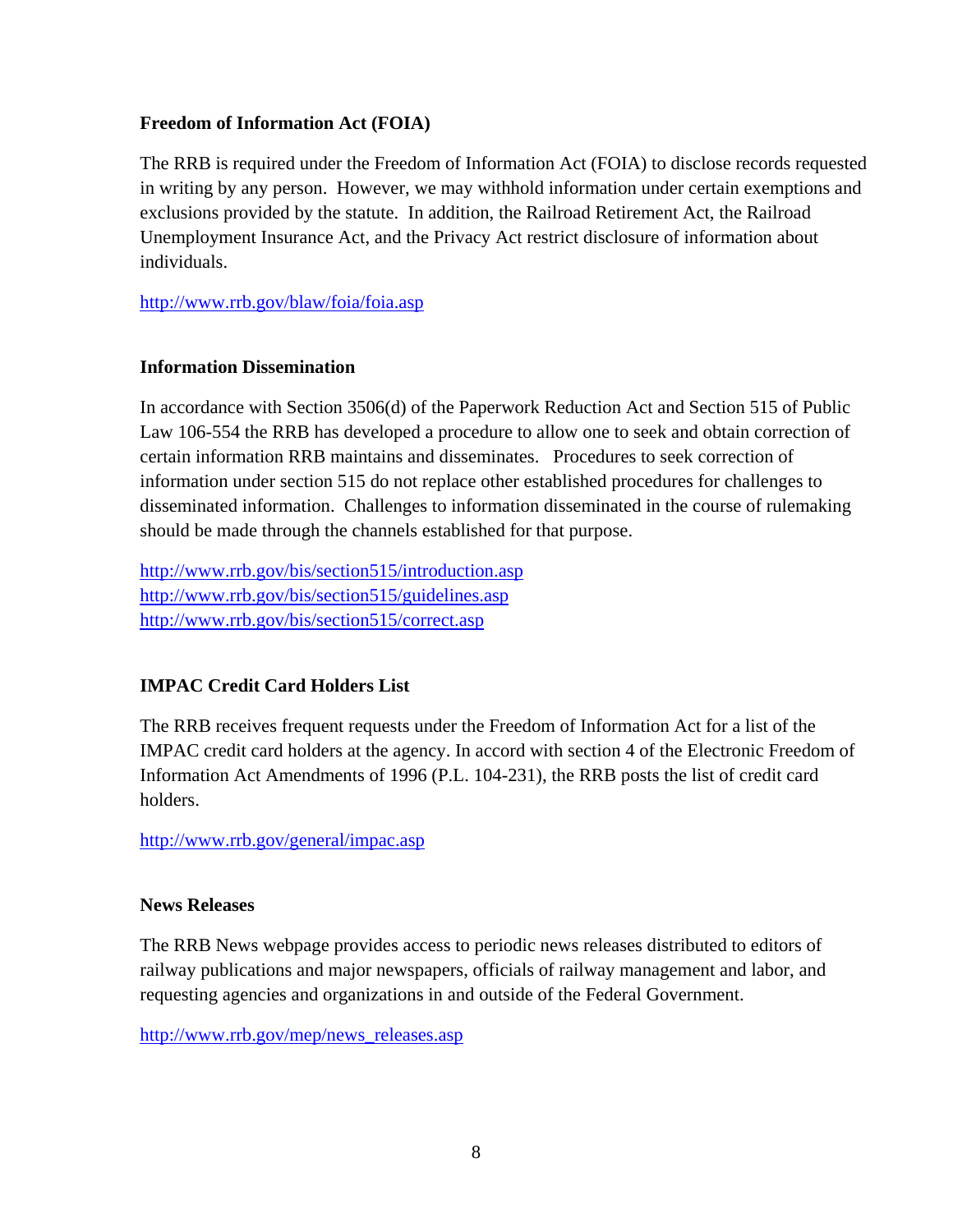#### **Paperwork Reduction Act**

The RRB is essentially compliant with the information dissemination requirements of the PRA.

#### **Privacy Act - Privacy Act Systems of Records**

The RRB Privacy Act webpage provides information on one's right to records which the RRB maintains about individuals, including individuals in the railroad industry. The text of all of the RRB's Privacy Act Systems of Records, as published in the Federal Register, are available for study.

 http://www.rrb.gov/bis/privacy\_act/introduction.asp http://www.rrb.gov/bis/privacy\_act/SORNList.asp

#### **Records Management**

The RRB records schedules are in transition. We will post updated RRB records schedules to www.rrb.gov upon completion of all remaining NARA Bulletin 2006-02-related RRB/NARA appraisal work later in FY 2010.

#### **RRBVision**

The RRBVision service allows users to view video presentations with accompanying training materials, such as PowerPoint presentations or online screens. Presentations can be viewed in real time or saved for later viewing. These presentations covered instructions in filing for sickness and unemployment benefits under the Railroad Unemployment Insurance Act, filing for retirement benefits under the Railroad Retirement Act, completing a variety of compensationreporting forms and navigating the Board's Web site.

http://www.rrb.gov/rrbvision/video\_library.asp

#### IV. Participation & Collaboration

The RRB encourages civic involvement and promotes opportunities for the public to participate throughout the decision-making process of the agency's core mission activities. The RRB advocates collaboration and will continue to develop such practices to further cooperation with other Federal and non-Federal governmental agencies, the public, and non-profit and private entities in fulfilling the agency's core mission activities.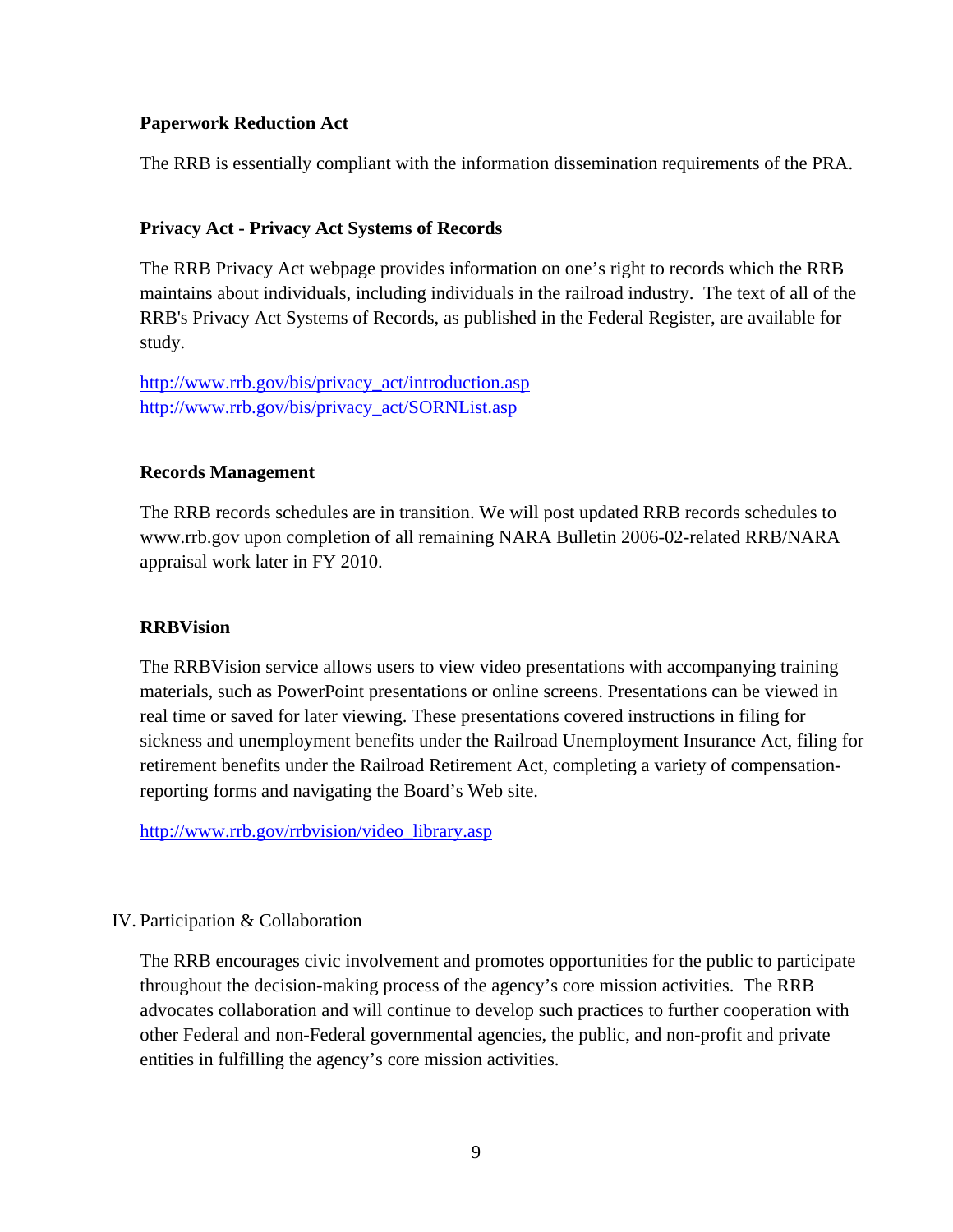#### **American Customer Satisfaction Index**

The RRB participates in the American Customer Satisfaction Index (ACSI) survey. Produced through a partnership of the University of Michigan Business School, the CFI Group, and the American Society for Quality, the ACSI regularly measures national customer satisfaction with corporate and government goods and services. Working with the Department of the Interior's National Business Center Federal Consulting Group, government agencies participating in the survey use the ACSI to gauge their level of service and benchmark their performance for comparison with similar organizations in the private sector. The ACSI helps agencies focus on those processes, based on customer feedback, which will have the biggest impact on an agency's ability to deliver the highest quality products and services. The RRB earned a score of 88 out of a possible 100 in a recent ACSI survey. This is 19 points higher than the latest Federal government average of 69 and demonstrates a very high level of satisfaction with the services provided by the RRB.

#### http://www.rrb.gov/opa/pr/pr0910.asp

#### **RRB Customer Assessment Survey**

 person service. Our goal is to provide our railroad public with the efficient, friendly service it A Customer Assessment Survey Form is available in every RRB field office. After visiting field offices, the RRB encourages the completion of this form to assist us in gathering data on indeserves.

#### **RRB Strategic Plan**

The RRB Strategic Plan reflects input and feedback from our stakeholders, including customers in the railroad community, Congressional committees, the Office of Management and Budget (OMB) and other Federal agencies. We believe this plan reflects an updated focus on our commitment to providing outstanding customer service in the most effective, efficient ways possible.

#### http://www.rrb.gov/general/plan\_rpt\_inv.asp#fair

#### **RSS Feeds & Email Subscriptions**

RSS (Really Simple Syndication) is a technology that allows organizations to deliver content to a desktop computer or other Internet device. By subscribing to RSS feeds, users can easily stay upto-date with areas of the RRB's web site that are of interest and provide resultant feedback. RRB feeds consist of headline, brief summary, and a link that leads back to the agency's web site for more information. RRS feeds and email subscriptions are available for content such as Annual